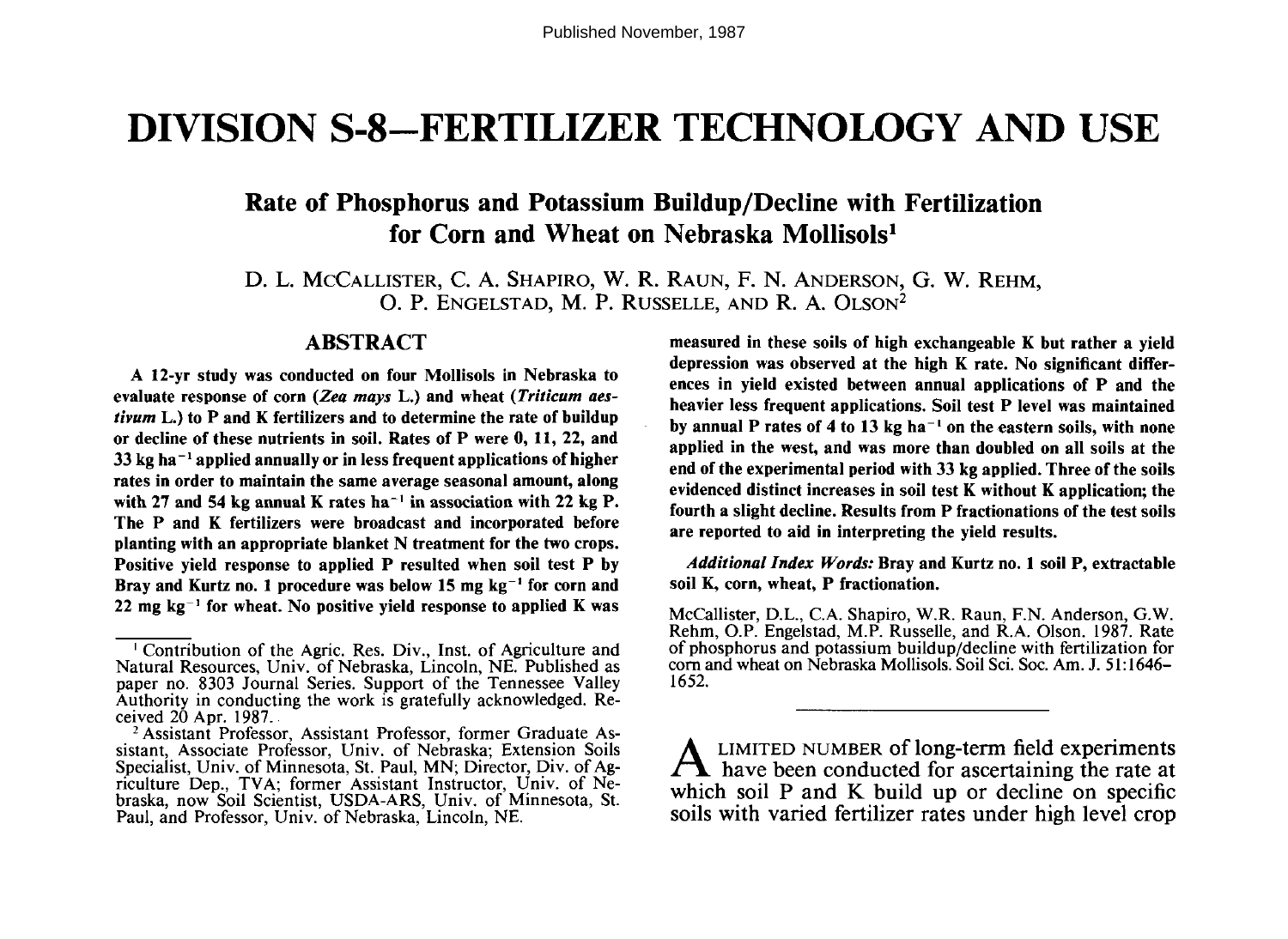production. There is no substantial data base on the value to crops of residual P and K from prior fertilization with intensive crop production.

Residual P from a single broadcast fertilizer application of 40 kg P ha<sup> $-1$ </sup> was found to benefit yield and P uptake of dryland spring wheat *(Triticum aestivum* L.) in the Northern Great Plains and to maintain soil test P level above that of the check for up to 6 yr (Alessi and Power, 1980). A longer 16-yr study with dryland cropping in the Northern Plains revealed a progressive decline in soil test P from fertilizer broadcast only at initiation of the study until the eighth crop year when soil test P appeared to stabilize at a new, lower equilibrium level (Halvorson and Black, 1985). By the 11th yr only the highest P rate of 180 kg ha<sup>-1</sup> was significantly greater in soil test P than the check. Residual P from a single moderate P rate afforded some yield increases of wheat and forage sorghum *[Sorghum bicolor* (L.) Moench] over a 5-yr period on Blackland Prairie soils of Texas of low soil test P level, but was much less efficient than equivalent amounts of P applied annually (Hipp, 1986). Residual P fertilizer studies with alfalfa *(Medicago saliva* L.) on irrigated calcareous soils of the Central High Plains during a 6-yr cropping period evidenced no yield responses from annual or periodic P applications despite decline of soil tests to expected deficiency levels (Havlin et al., 1984). From 1.7 to 1.9 times as much fertilizer P was required for maintaining soil test level as was removed in the crop. Similar evaluations with K in these experiments likewise found no yield response. Approximately 1.4 times as much fertilizer K was required as was removed by the crop for soil test maintenance on one soil. There was essentially no fertilizer requirement for maintenance on the other soil. In a 5-yr study on irrigated sandy soil in Nebraska, the 22 kg annual P ha"<sup>1</sup> rate that produced maximum yield of corn *(Zea mays* L.) also increased soil test P by 1 mg kg<sup>-1</sup> for each 9.6 kg P ha<sup>-1</sup> applied (Rehm et al., 1984). This resulted in an approximate doubling of soil test P over the starting level. The same study found no yield increase to applied K during the 5 yr even when corn was harvested for silage and no change in soil test values for K with  $34$  or  $68 \text{ kg} \text{ ha}^{-1}$  applied. The 102 kg ha<sup>-1</sup> rate did increase soil K level by 1 mg kg<sup>-1</sup> for each 28 kg applied when only grain was harvested.

Investigations on Coastal Plain and Piedmont soils that had been heavily fertilized in the past found residual P levels that could supply sufficient P for crops without P fertilization for several years (Novais and Kamprath, 1978). A 25-yr rotation study involving P rates on an Aquic Argiudoll soil of the Eastern Corn Belt found a linear relation between Bray and Kurtz PI (Bray and Kurtz, 1945) and P applied less that removed by cropping (Barber, 1979). Furthermore, the soil test value in this study was increased  $1 \text{ mg kg}^{-1}$ for every  $17 \text{ kg}$  net P ha<sup>-1</sup> applied. Grain yields of corn, soybean *[Glycine max* (L.) Merr.] and wheat peaked at yields of 8.6, 3.2, and 3.9  $Mg$  ha<sup>-1</sup>, respectively with an application of 22 kg P  $ha^{-1}$ . Extractable soil P decreased when P fertilization was stopped, the rate of decrease being greater the higher the soil P level at the time application ceased.

Clearly major differences exist in fertilizer P and K regimes required for maintaining yields and soil test levels among soils from different regions of the country. Variations in dominant native mineral types and amounts and subsoil nutrient reserves are likely responsible. Little information exists in the literature on maintenance requirements for these elements with soils that are inherently high in nutrient supplying capacity such as those in the Western Corn Belt. Accordingly, it was the objective of this investigation to determine the magnitude of P and K accumulation or depletion in representative Nebraska soils under fertilization and cropping practices in common use. The work would thereby give evidence of required P and K rates and application frequencies for maintaining sufficient levels of these nutrients in soil. The study was conducted in cooperation with the TVA as part of a coordinated research program of several state universities.

#### MATERIALS AND METHODS

This experiment has been conducted at three locations on four major Mollisols of Nebraska since 1973. Irrigated corn was grown on Sharpsburg silty clay loam (sicl) (fine, montmorillonitic, mesic Typic Argiudolls) and nonirrigated corn on a Moody-Nora silt loam (sil) (fine-silty, mixed, mesic Udic Haplustolls), both sites in eastern Nebraska, and winter wheat in a wheat-fallow rotation on Keith sil (fine, mixed, mesic Aridic Argiustolls) and on Rosebud sil (fine-loamy, mixed, mesic Aridic Argiustolls), both in western Nebraska. Routine analyses on these soils prior to initiation of the study included available P (Bray and Kurtz, 1945), available K, pH, and organic matter (Dahnke, 1980).

Phosphorus rates of 0, 11, 22, and 33 kg P ha<sup>-1</sup> were applied annually or in larger amounts periodically at the same average annual rate along with annual K rates of 0, 27, and 54 kg K ha<sup>-1</sup> in a randomized complete block design. The P and K treatments were broadcast and incorporated by the final tillage before planting. Nitrogen was uniformly applied on all corn plots at average rates of 200 kg N ha<sup> $-1$ </sup> for the irrigated corn, 90 kg for the nonirrigated, and was broadcast in the spring over all wheat plots at an average rate of 40 kg ha<sup>-1</sup>.

Grain yields were measured at harvest and tillage layer soil samples (0-15 cm) were collected each spring to follow changes in soil test P and K from the respective treatments. Soil samples of 120 and 180 cm were collected on initiation of the study for measuring nutrient status of the rooting profile of soil at each site. Surface soil samples were collected from the corn experiment at the termination of the study in 1985 and were analyzed for P fractions (Olsen and Sommers, 1982) and for slowly available K using boiling 1 *M*  $HNO<sub>3</sub>$  (Knudsen et al., 1982).

### EXPERIMENTAL RESULTS

#### Soil Profile Characteristics

Nutrient P and K, pH, and organic matter data for the rooting profile at the inception of the study at the four locations are presented in Fig. 1. Especially noteworthy is the very high P level of the Sharpsburg deep subsoil compared with the low subsoil P levels of the other soils, a result of their calcareous nature (note pH); and the high exchangeable K of the Sharpsburg and Moody-Nora profiles (eastern Nebraska) and extremely high K of the Keith and Rosebud profiles (western Nebraska). The organic matter levels are representative for relatively noneroded soils in the two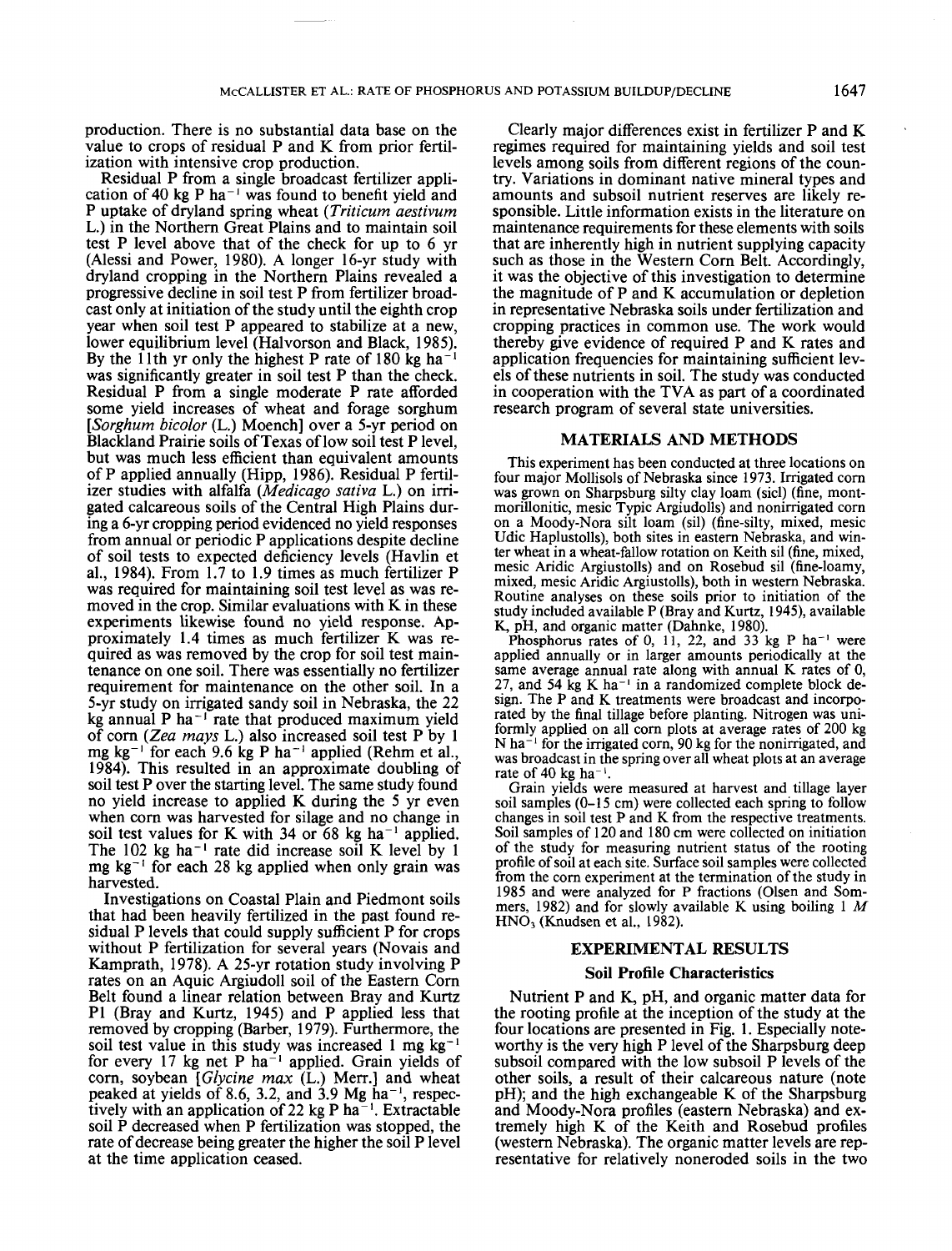

**Fig. 1. Some chemical properties of the rooting profile of soils employed in the investigation (soil parent material shown in parentheses).**

|                          |    | Years      |                                |           |  |  |  |  |
|--------------------------|----|------------|--------------------------------|-----------|--|--|--|--|
| Treatment‡               |    | 1973-1978  | 1979-1984                      | 1973-1984 |  |  |  |  |
|                          |    |            | $Mg$ ha <sup>-1</sup>          |           |  |  |  |  |
| 1. Check                 |    | 10.04      | 9.77                           | 9.90      |  |  |  |  |
| 2. 11 P annual           |    | 10.27      | 9.60                           | 9.93      |  |  |  |  |
| 3. 22 P annual           |    | 10.51      | 10.19                          | 10.35     |  |  |  |  |
| 4. 33 P annual           |    | 10.48      | 10.18                          | 10.33     |  |  |  |  |
| 5. 22 P alternate vr     |    | 10.04      | 9.85                           | 9.95      |  |  |  |  |
| 6. 33 P every 3rd yr     |    | 10.32      | 10.15                          | 10.23     |  |  |  |  |
| 7. 66 P alternate yr     |    | 10.12      | 10.14                          | 10.13     |  |  |  |  |
| 8. 66 P every 6th yr     |    | 9.89       | 9.66                           | 9.77      |  |  |  |  |
| 9. 22 P-27 K annual      |    | 10.59      | 10.16                          | 10.37     |  |  |  |  |
| 10. 22 P-54 K annual     |    | 9.98       | 10.03                          | 10.01     |  |  |  |  |
| 11. 22 P-27 K annual row |    | 9.82       | 9.97                           | 9.90      |  |  |  |  |
|                          | df |            | ANOVA and associated contrasts |           |  |  |  |  |
|                          |    |            | P > F                          |           |  |  |  |  |
| Treatment                | 10 | $\ddagger$ | NS                             | ۰.        |  |  |  |  |
| Contrasts                |    |            |                                |           |  |  |  |  |
| P rate linear            | 1  | t          | ۰                              | **        |  |  |  |  |
| P rate Quad              | 1  | NS         | NS                             | NS        |  |  |  |  |
| Treatment 3 vs. 9        | 1  | NS         | NS                             | NS        |  |  |  |  |
| $3 \text{ vs. } 10$      | 1  | ۰          | NS                             | ۰         |  |  |  |  |
| 9 vs. 10                 | 1  | ۰          | NS                             | ۰         |  |  |  |  |
| $2 \text{ vs. } 8$       | 1  | NS         | NS                             | <b>NS</b> |  |  |  |  |
| 4 vs. 7                  | 1  | <b>NS</b>  | <b>NS</b>                      | NS        |  |  |  |  |
| $2 \text{ vs. } 6$       | 1  | NS         | NS                             | NS        |  |  |  |  |
| Residual error           | 31 |            |                                |           |  |  |  |  |
| CV. %                    |    | 4.0        | 3.8                            | 2.5       |  |  |  |  |

**Table 1. Average annual grain yields of irrigated corn on Sharpsburg sicl over the first and second 6-yr periods and the complete 12-yr period. Agricultural Research**

| Table 2. Average annual grain yields of nonirrigated corn on |  |
|--------------------------------------------------------------|--|
| Moody-Nora soil over the first and second 6-yr periods       |  |
| and the complete 12-yr period. Northeast Research            |  |
| and Extension Center, Concord, NE.                           |  |

|                      |    |           | Years                          |           |
|----------------------|----|-----------|--------------------------------|-----------|
| Treatment‡           |    | 1973-1978 | 1979-1984                      | 1973-1984 |
|                      |    |           | $Mg$ ha <sup>-1</sup>          |           |
| 1. Check             |    | 6.63      | 7.06                           | 6.85      |
| 2. 11 P annual       |    | 7.15      | 7.41                           | 7.28      |
| $3.22P$ annual       |    | 7.32      | 7.76                           | 7.54      |
| 4. 33 P annual       |    | 7.19      | 7.65                           | 7.42      |
| 5. 22 P alternate yr |    | 6.82      | 7.40                           | 7.11      |
| 6. 33 P every 3rd yr |    | 6.97      | 7.47                           | 7.22      |
| 7. 66 P alternate yr |    | 7.08      | 7.82                           | 7.45      |
| 8. 66 P every 6th yr |    | 7.12      | 7.42                           | 7.27      |
| 9. 22 P-27 K annual  |    | 7.21      | 7.58                           | 7.40      |
| 10. 22 P-54 K annual |    | 6.87      | 7.43                           | 7.15      |
|                      | df |           | ANOVA and associated contrasts |           |
|                      |    |           | $-F > F$                       |           |
| Treatment            | 9  | t         |                                | **        |
| Contrasts            |    |           |                                |           |
| P rate linear        | 1  |           | **                             | **        |
| P rate Quad          | 1  |           | t                              |           |
| Treatment 3 vs. 9    | 1  | <b>NS</b> | NS                             | NS        |
| $3 \text{ vs. } 10$  | 1  |           | t                              |           |
| $9 \text{ vs. } 10$  | 1  | 0.13      | NS                             | 0.12      |
| $2 \text{ vs. } 8$   | 1  | <b>NS</b> | NS                             | NS        |
| 4 vs. 7              | 1  | <b>NS</b> | NS                             | NS        |
| 2 vs. 6              | 1  | NS        | NS                             | NS        |
| Residual error       | 27 |           |                                |           |
| CV, %                |    | 4.4       | 3.4                            | 3.1       |

\*,\*\*,t Significant at the 0.05, 0.01, and 0.10 probability levels, respectively.<br>
t Nitrogen was uniformly sidedressed on all plots at an average 200<br>
kg ha<sup>-1</sup> rate.

\*,\*\*,† Significant at the 0.05, 0.01, and 0.10 probability levels, respectively.  $\ddagger$  Nitrogen applied preplant to all plots at an average 90 kg ha<sup>-1</sup> rate.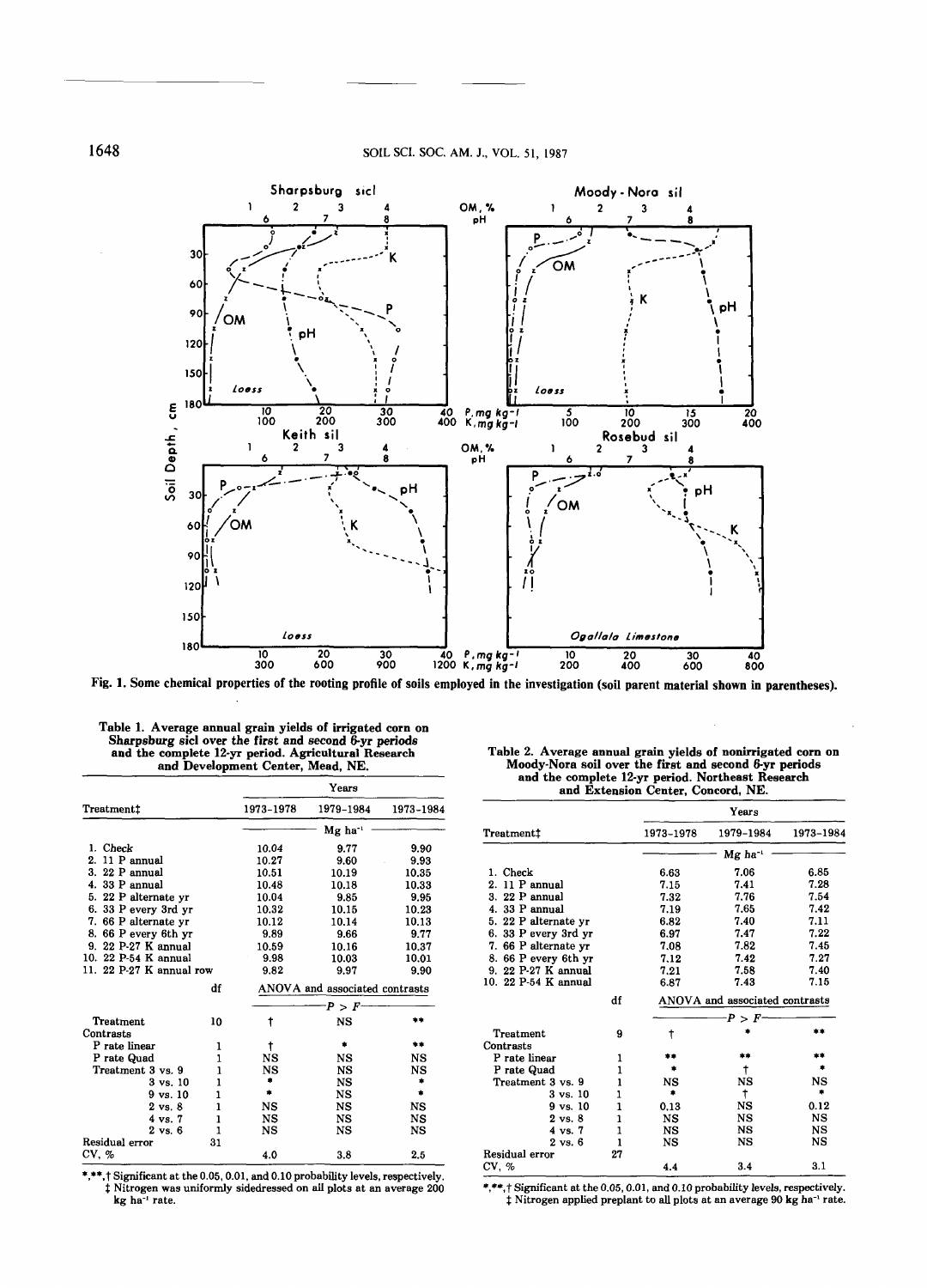

Fig. 2. Periodicity of corn yield response from 22 kg P ha<sup>-1</sup> fertilizer rate relative to check on the Sharpsburg and Moody-Nora soils.

regions of the state. These profile data would project modest response to P on the Moody-Nora and Rosebud sites, slight response to P on the Sharpsburg and Keith sites, but no likelihood of response to K on any of the soils.

# **Grain Yield Response to Applied P and K**

Corn grain yield increased by an average of 0.45 Mg ha<sup>-1</sup> for the experimental period from  $22 \text{ kg } P$  ha<sup>-1</sup> applied to the irrigated Sharpsburg soil, with average wield at the  $10 \text{ Mg} \text{ ha}^{-1}$  level (Table 1). Similarly, corn grain yield increased by an average of 0.69 Mg ha<sup>-1</sup> for that P rate on the nonirrigated Moody-Nora soil, with an average yield at the 7.5 Mg ha<sup>-1</sup> level (Table 2). Eleven kg  $\bar{P}$  ha<sup>-1</sup> was not sufficient for maximum yield, and no benefit accrued from applications  $>22$  $kg$  ha<sup> $-1$ </sup>. Since no factorial arrangement was present, the statistical evaluation of response to P fertilization was determined using treatments 0, 11, 22, and 33 kg P ha<sup> $-1$ </sup> (designated as 1, 2, 3, and 4, respectively, in Tables 1-4), respectively. A significant linear response to P fertilization for corn was found from these treatments at both locations and a significant quadratic response was found on the Moody-Nora soil. No significant differences existed between annual P applications and less frequent applications of the same total amount, i.e., contrasts of treatments 2 vs. 8, 4 vs. 7, and 2 vs. 6. A striking seasonal periodicity of response is apparent and a trend of declining yield response over time is also evident, presumably due to increasing soil P levels of treated plots (Fig. 2).

Because of climatic problems (hail and drought) only 4 yr of yield data are recorded for the wheat-fallow locations (Table 3). General indication for these sites is that  $22 \text{ kg} \cdot \text{Pa}^{-1}$  was adequate for top yields in those four years, and no real difference existed between annual and periodic P application.

As the soil profile data of Fig. 1 would predict, there were no significant yield increases derived from applied K at any site. Rather, a significant yield reduction from the 54-kg K rate was registered for three of the four sites (contrast treatment 3 vs. 10, Tables 1, 2, and 3), and an even greater reduction resulted from the more efficient row application of 27 kg K ha<sup>-1</sup> (treatment 3 vs. 11 in Table 1). Such depressions in yield have been measured before on high K soils in

| Table 3. Treatment means for average annual grain yields of |
|-------------------------------------------------------------|
| summer fallow wheat on Keith and Rosebud soils of the       |
| High Plains Ag Lab (four harvests in 1975, 1977,            |
| 1979, 1985). Sidney, NE.                                    |

|                      |                                |           | Soil type |  |  |  |
|----------------------|--------------------------------|-----------|-----------|--|--|--|
| Treatment‡           |                                | Keith     | Rosebud   |  |  |  |
|                      |                                |           | Mg ha '-  |  |  |  |
| 1. Check             |                                | 2.98      | 2.39      |  |  |  |
| 11 P annual<br>2.    |                                | 3.23      | 2.48      |  |  |  |
| 3. 22 P annual       |                                | 3.15      | 2.65      |  |  |  |
| 4.33 P annual        |                                | 3.58      | 2.72      |  |  |  |
| 5. 22 P alternate yr |                                | 3.31      | 2.35      |  |  |  |
| 6. 33 P every 3rd yr |                                | 3.38      | 2.33      |  |  |  |
| 7. 66 P alternate yr |                                | 3.35      | 2.63      |  |  |  |
| 8.66 P every 6th vr  |                                | 3.35      | 2.77      |  |  |  |
| 9. 22 P-27 K annual  |                                | 3.42      | 2.60      |  |  |  |
| 10. 22 P-54 K annual |                                | 3.46      | 2.33      |  |  |  |
|                      | ANOVA and associated contrasts |           |           |  |  |  |
|                      | df                             |           | P > F     |  |  |  |
| Treatment            | 9                              |           |           |  |  |  |
| Years                | 3                              |           |           |  |  |  |
| Contrasts            |                                |           |           |  |  |  |
| P rate linear        | 1                              | $\pm$     | ٠         |  |  |  |
| P rate quad          | $\mathbf{1}$                   | <b>NS</b> | NS        |  |  |  |
| Treatment 3 vs. 9    | 1                              | <b>NS</b> | NS        |  |  |  |
| $3 \text{ vs. } 10$  | 1                              | <b>NS</b> | ۰         |  |  |  |
| $9 \text{ vs. } 10$  | 1                              | NS        | t         |  |  |  |
| $2 \text{ vs. } 8$   | 1                              | <b>NS</b> | <b>NS</b> |  |  |  |
| $4 \text{ vs. } 7$   | 1                              | NS        | NS        |  |  |  |
| $2 \text{ vs. } 6$   | $\mathbf{1}$                   | <b>NS</b> | <b>NS</b> |  |  |  |
| Residual error       |                                | 25.3      | 29.2      |  |  |  |
| CV. %                |                                | 11.34     | 16.2      |  |  |  |
| Mean yield           |                                | 3.32      | 2.52      |  |  |  |

\*,\*\*, Significant at the 0.05, 0.01, and 0.10 probability levels, respectively. I Nitrogen applied to all plots in spring of cropped year at an average  $40$  kg N ha<sup>-1</sup> rate.

Nebraska for which no precise explanation has been given. Essentially no interference with crop Mg nutrition nor with N, P, K and Ca was apparent (F. Miany, 1980). One possible explanation is that  $K^+$ derived from the fertilizer was adsorbed on the soil exchange complex with subsequent release of other cations such as  $Al^{3+}$ ,  $Ca^{2+}$ , and  $Mg^{2+}$ . Upon release of these cations, especially  $AI^{3+}$ , insoluble complexes with P would form reducing the amount of plant available P from the fertilizer source (Bray, 1942; Nye et al., 1961). The yield depression thereby might be explained as a result of marginal P deficiency. Subsequent soil P data give some substance to this hypothesis.

1649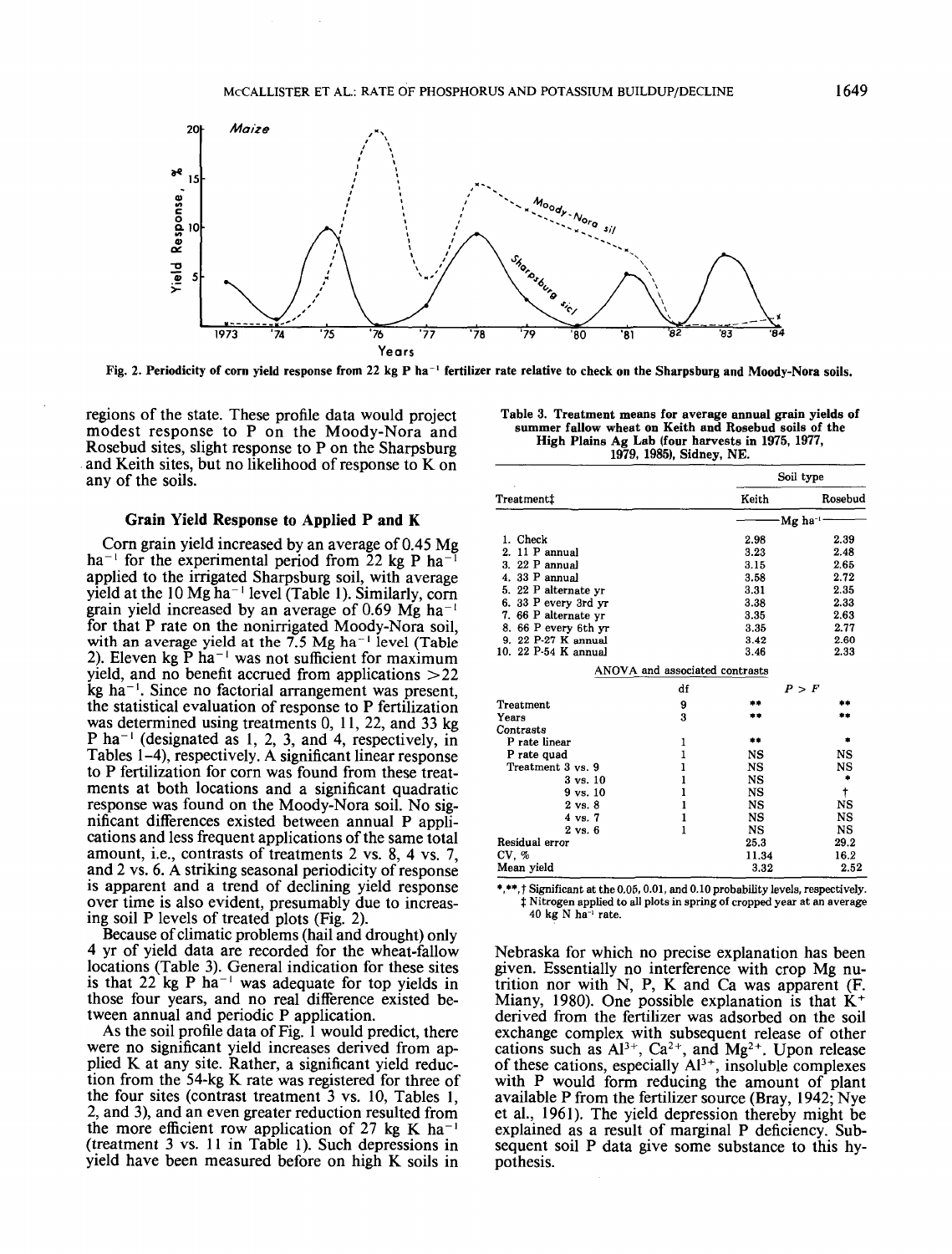

**Fig. 3. Soil test P levels of the four soils through the years as influenced by the four fertilizer P rates employed.**

#### **Impact of Treatments on Soil Test P and K**

Soil test P declined only slightly on check plots of Sharpsburg and Moody-Nora during the 12 yr of corn production and did not decline at all on the Keith and Rosebud (Fig. 3). The annual fluctuations in soil test P values are to be expected in view of the known seasonal effects imposed by weather factors (Olson et al., 1954, Sharpley, 1985) and the probabilities of occasionally procuring samples containing residual fertilizer particles. Twenty-two kilograms of P per hectare

(treatment 3) increased soil test levels substantially, and 33 kg P ha<sup> $-1$ </sup> (treatment 4) more than doubled  $\overline{P}$ level relative to the check plots at all sites. The 22-kg rate increased residual P in all cases above the level at which yield response to applied P would be expected. Approximately 4 kg of applied P ha $^{-1}$  annually was required for the Moody-Nora soil and 13 kg P for the Sharpsburg (with its high corn yields) to maintain soil test P at its initial level. No applied P was required for maintenance on the fallowed Keith and Rosebud soils. Clearly, P is being released at a rapid rate from

|                      |    | Sharpsburg extract‡ |             |                                |                       | Moody-Nora extract |           |             |           |
|----------------------|----|---------------------|-------------|--------------------------------|-----------------------|--------------------|-----------|-------------|-----------|
| Treatment            |    | A                   | в           | с                              | D                     | A                  | в         | с           | D         |
|                      |    |                     |             |                                | mg P kg <sup>-1</sup> | soil·              |           |             |           |
| 1. Check             |    | 26.8                | 23.5        | 41.6                           | 45.6                  | 23.9               | 27.8      | 59.2        | 220.0     |
| $2.11$ P annual      |    | 30.2                | 23.2        | 59.5                           | 37.4                  | 28.2               | 44.1      | 66.8        | 235.0     |
| 3. 22 P annual       |    | 37.9                | 25.6        | 66.8                           | 43.8                  | 33.3               | 41.9      | 64.4        | 271.9     |
| 4.33 P annual        |    | 40.2                | 30.3        | 64.8                           | 45.6                  | 35.8               | 39.7      | 66.8        | 279.4     |
| 5. 22 P alternate yr |    | 27.3                | 16.3        | 36.4                           | 38.8                  | 24.1               | 25.6      | 54.2        | 254.4     |
| 6. 33 P every 3rd yr |    | 26.4                | 18.8        | 56.7                           | 35.0                  | 25.9               | 32.8      | 51.8        | 345.0     |
| 7. 66 P alternate yr |    | 31.3                | 20.6        | 61.6                           | 43.1                  | 43.9               | 57.8      | 66.8        | 265.6     |
| 8. 66 P every 6th yr |    | 24.5                | 18.5        | 56.7                           | 48.1                  | 20.2               | 28.2      | 69.6        | 336.0     |
| 9. 22 P-27 K annual  |    | 39.9                | 30.3        | 62.0                           | 50.0                  | 36.2               | 50.6      | 62.0        | 243.0     |
| 10. 22 P-54 K annual |    | 40.5                | 32.8        | 67.2                           | 43.8                  | 32.8               | 38.0      | 64.4        | 228.0     |
|                      |    |                     |             | ANOVA and associated contrasts |                       |                    |           |             |           |
| Source of error      | df |                     |             |                                |                       | probability $> F$  |           |             |           |
| Rep                  | 3  | **                  | <b>NS</b>   | $_{\rm NS}$                    |                       |                    | NS        | ŧ           | $***$     |
| <b>Treatment</b>     | 9  | $\pm$ $\pm$         | NS          | ŧ                              |                       |                    | $***$     | <b>NS</b>   | <b>NS</b> |
| Contrasts            |    |                     |             |                                |                       |                    |           |             |           |
| P rate linear        |    | $***$               | <b>NS</b>   | ۰                              | <b>NS</b>             |                    | NS        | NS          | <b>NS</b> |
| P rate quadratic     |    | <b>NS</b>           | <b>NS</b>   | <b>NS</b>                      | $_{\rm NS}$           | $_{\rm NS}$        |           | $_{\rm NS}$ | <b>NS</b> |
| Treatment 3 vs. 9    |    | NS                  | <b>NS</b>   | <b>NS</b>                      | <b>NS</b>             | <b>NS</b>          | NS        | NS          | <b>NS</b> |
| Treatment 3 vs. 10   |    | <b>NS</b>           | <b>NS</b>   | <b>NS</b>                      | <b>NS</b>             | <b>NS</b>          | <b>NS</b> | NS          | <b>NS</b> |
| Treatment 9 vs. 10   |    | <b>NS</b>           | NS          | <b>NS</b>                      | <b>NS</b>             | NS                 |           | <b>NS</b>   | <b>NS</b> |
| Treatment 2 vs. 8    |    | <b>NS</b>           | $_{\rm NS}$ | $_{\rm NS}$                    | <b>NS</b>             | NS                 |           | NS          | ÷         |
| Treatment 4 vs. 9    |    | $\ddagger$          | NS          | <b>NS</b>                      | NS                    | <b>NS</b>          |           | <b>NS</b>   | <b>NS</b> |
| Treatment 2 vs. 6    |    | NS                  | NS          | NS                             | NS                    | $_{\rm NS}$        | ۰,        | $_{\rm NS}$ | ۰.        |
| Check vs. others     |    | ŧ                   | <b>NS</b>   |                                | $_{\rm NS}$           | <b>NS</b>          | sh.       | $_{\rm NS}$ | <b>NS</b> |
| Residual error       | 27 |                     |             |                                |                       |                    |           |             |           |
| CV, %                |    | 19.0                | 35.4        | 26.5                           | 27.8                  | 35.0               | 24.8      | 24.0        | 27.3      |

\*,\*\*,T Significant at the 0.05, 0.01, and 0.10 probability levels respectively; NS indicates not significant.

j Extract A = nonoccluded Fe and Al-bound P (0.1 *M* NaOH); extract B = carbonate-sorbed P (1 M NaCl and citrate-bicarbonate); extract C = occluded Fe-P (citrate-bicarbonate-dithionite); extract  $D = Ca$ -bound P (1 M HCl). All extractions by method of Olson and Sommers (1982).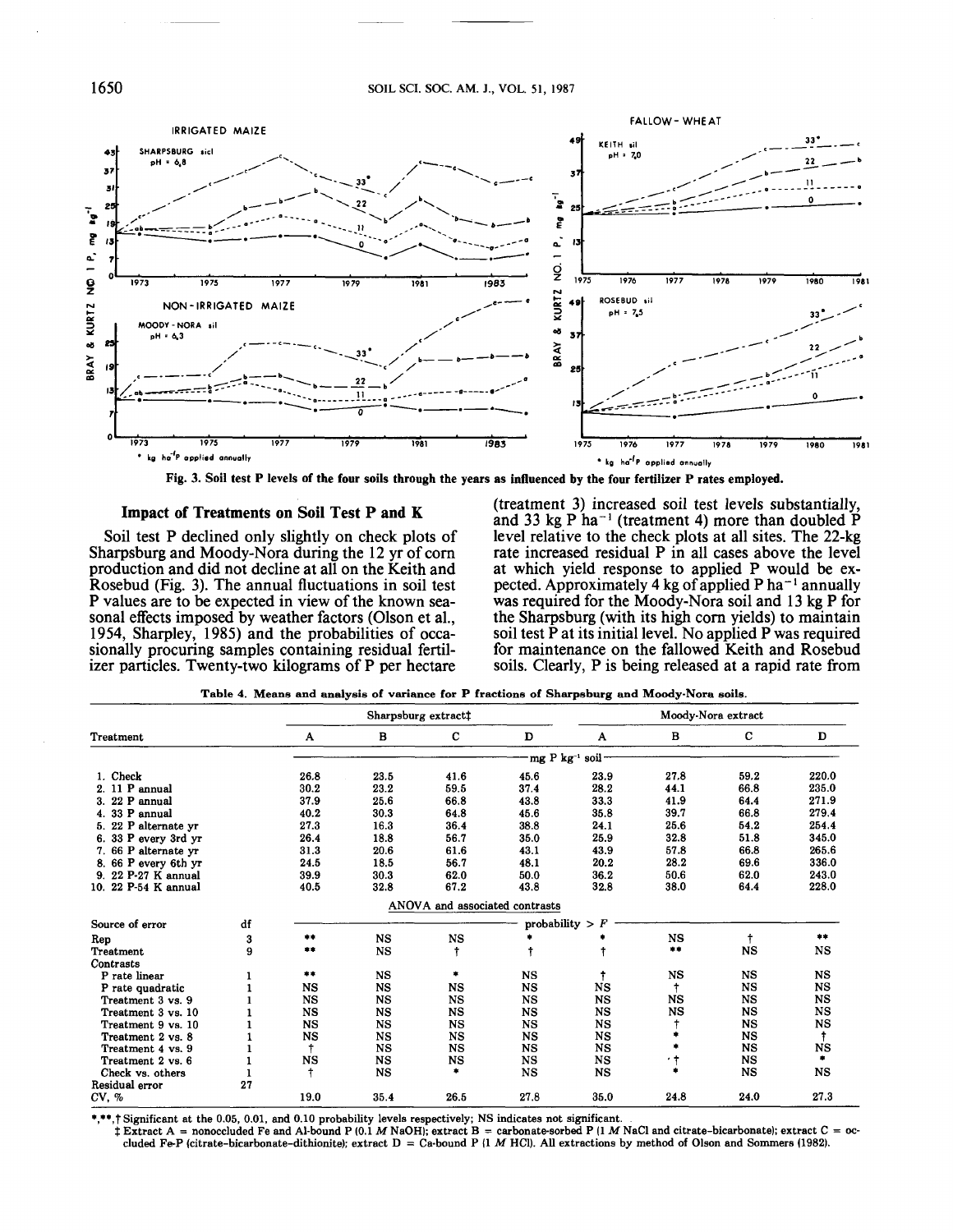

**Fig. 4. Exchangeable soil K+ of the four soils through the years as influenced by the three fertilizer K rates employed.**

native soil minerals and from subsoil reserves in all of these soils.

Results obtained from P fractionations by sequential extraction of soil samples collected from the Sharpsburg and Moody-Nora sites in 1984 (Table 4) generally paralleled the yield data already discussed. Both the nonoccluded Al and Fe-bound P (A extract) and occluded Fe and Al-bound P (C extract) in the Sharpsburg soil, and the A extract of the Moody-Nora soil showed a positive, linear response to the rate of P applied. A quadratic effect also appeared in the carbonate-sorbed P (B extract) of the Moody-Nora soil. The increases in the A extract fractions that coincide with increasing P rates can be explained as follows. The soil samples are from the surface zone, and based on their pH values (Fig. 1), would be expected to have at least some Fe and Al coatings that are capable of sorbing phosphate ions. It appears that the slightly more acid Sharpsburg has more occluded crystalline Fe and Al materials that are also involved in P retention. Although the Moody-Nora surface soil is not calcareous in the usual sense, there may be some microcrystalline carbonates present. These then would contribute to the quadratic response to the rate of applied P in the B extract of the Moody-Nora soils.

Few of the other single degree of freedom contrasts showed significant trends. As expected, the zero P (check) soil was lower in P than all other treated soils for the Sharpsburg A and C extracts and the Moody-Nora soil B extract. There is no overall treatment effect in the Moody-Nora Ca-bound P (D extract), so the contrast showing significantly lower P concentrations of the zero P soil than in all other treated soils cannot be relied upon. Other contrasts suggest that there is more P "stored" in the soil when the P is applied annually than at a less frequent, but equivalent, rate. This is seen for the Sharpsburg soil where P in the A extract is higher in the 33-kg annual application than in the 66-kg biennial application; in the Moody-Nora soil where P in the B extract is higher

in the 11-kg annual application than in both the 33 kg triennial and 66-kg every sixth year applications. The only inconsistency is with the 33-kg annual treatment of the Moody-Nora soil where the B extract P is lower than in the 66-kg biennial treatment. Without knowing the plant availability of these sorbed P fractions, it is difficult to interpret the data conclusively. If the nonoccluded Fe and Al-sorbed P is still relatively accessible to the growing plant, the smaller, more frequent applications would appear to be preferable to the less frequent applications because of the greater P retention by the former. In any case, these differences in P fractions within the soils due to frequency of fertilizer application do not correspond in any direct way to yield differences in the time interval involved (Tables 1 and *2).*

The effect of the higher K rate in depressing corn yield is paralleled in one of the P fractionations. Phosphorus in the Moody-Nora B extract is higher for the soil with *21* kg K ha~' applied than with 54 K (Table 4). This difference is similar to the difference in yield of the same treatments (Table *2).* Thus excess K application may be related to lower P availability and correspondingly lower yield.

Soil test K presents quite a different story from that of P. Only the Moody-Nora soil declined in exchangeable K through the years on the plots that received no K, requiring about 15 kg K ha<sup> $-1$ </sup> annually to maintain soil test K at the initial levels. The other three soils evidenced substantially increased exchangeable K without K applied (Fig. 4). It is impossible to explain the source of this additional K from the data available. We can conjecture that it came from fixed K in the clay minerals released by the added  $NH<sub>4</sub><sup>+</sup>$  in N fertilizer or was translocated from subsoil horizons by root action. Translocation appears to be more likely because no differences were detected in "slowly available" K among treatments as measured by extraction with boiling  $1 M HNO<sub>3</sub>$  (Table 5). This is true irrespective of P and K applied, crop grown, or cropping sequence (i.e., annual cropping vs. crop-fallow rota-